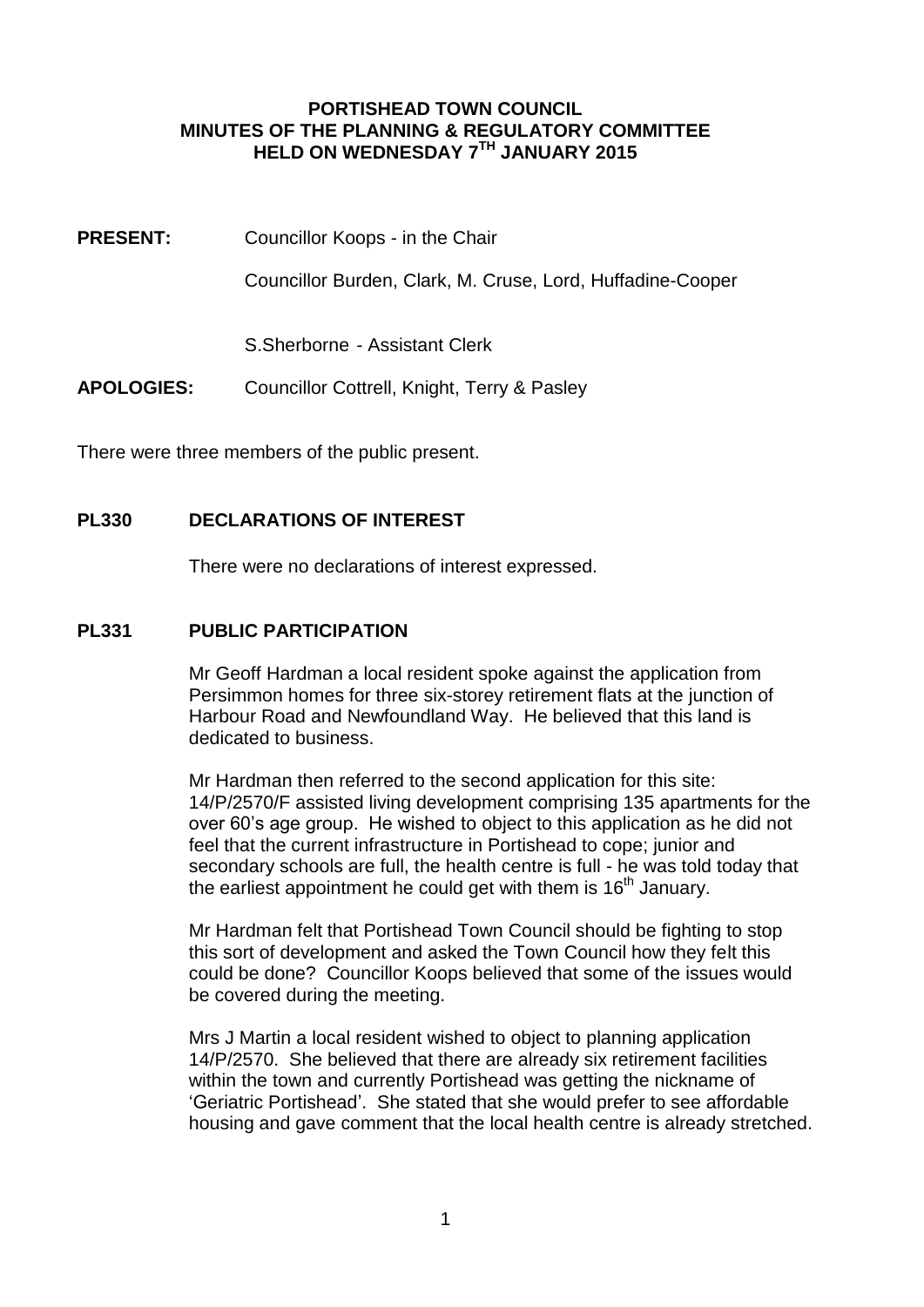Ms Emma Webster spoke on behalf of Pegasus Life the applicant of 14/P/2570. Ms Webster advised that following public consultation a number of changes had been made to the original plans; height of building reduced from 9 to 5/6 storey, number of apartments reduced from 160 to 135. She emphasised the wellness living that will be offered, which includes a hydrotherapy pool and hobby rooms.

Ms Webster felt that Portishead was the catchment area. She believed that homes currently under occupied would be freed to accommodate larger families and avoid the necessity for those downsizing to move away from the area where they may have lived for many years.

Mrs J Martin wished to object to planning application 14/P/2598/O. She believed that this site was designated by Woodspring District Council as a play area in the 1960's. This is the only bit of flat land in The Garstons where children can safely play.

Councillor Lord, with the consent of the Chairman, put questions to Ms Webster in respect to 14/P/2570/F:

1. Why the figures published in its application relate to the whole of North Somerset, which includes Weston and not just Portishead if the needs and catchment area is predominantly Portishead? Councillor Lord also noted that the submissions were created during the development of Adlington House on Slade Road but before it was operating.

Ms Webster responded advising that the analysis was put together by Nigel Atherton of Contact Consultants November of last year (2013). Unfortunately they have been unable to abstract specific in-depth information relating solely to Portishead.

2. How the number of allocated parking is broken down?

Ms Webster advised that 68 are for residents, 34 visitors and up to 6 for staff. Councillor Lord noted that this approximately was an allocation of 1 parking space for every 2 apartments, which she felt was inadequate.

## **PL332 SECTION 1 – TO BE CONSIDERED BY THE PLANNING & REGULATORY COMMITTEE**

#### **PLANNING APPLICATIONS**

The Chairman changed the order of the meeting, as follows:-

#### **14/P/2570/F HARBOUR ROAD/MARTINGALE WAY, PORTISHEAD, BS20 7AW**

Erection of an assisted living development comprising of 135 apartments and integrated care support and well-being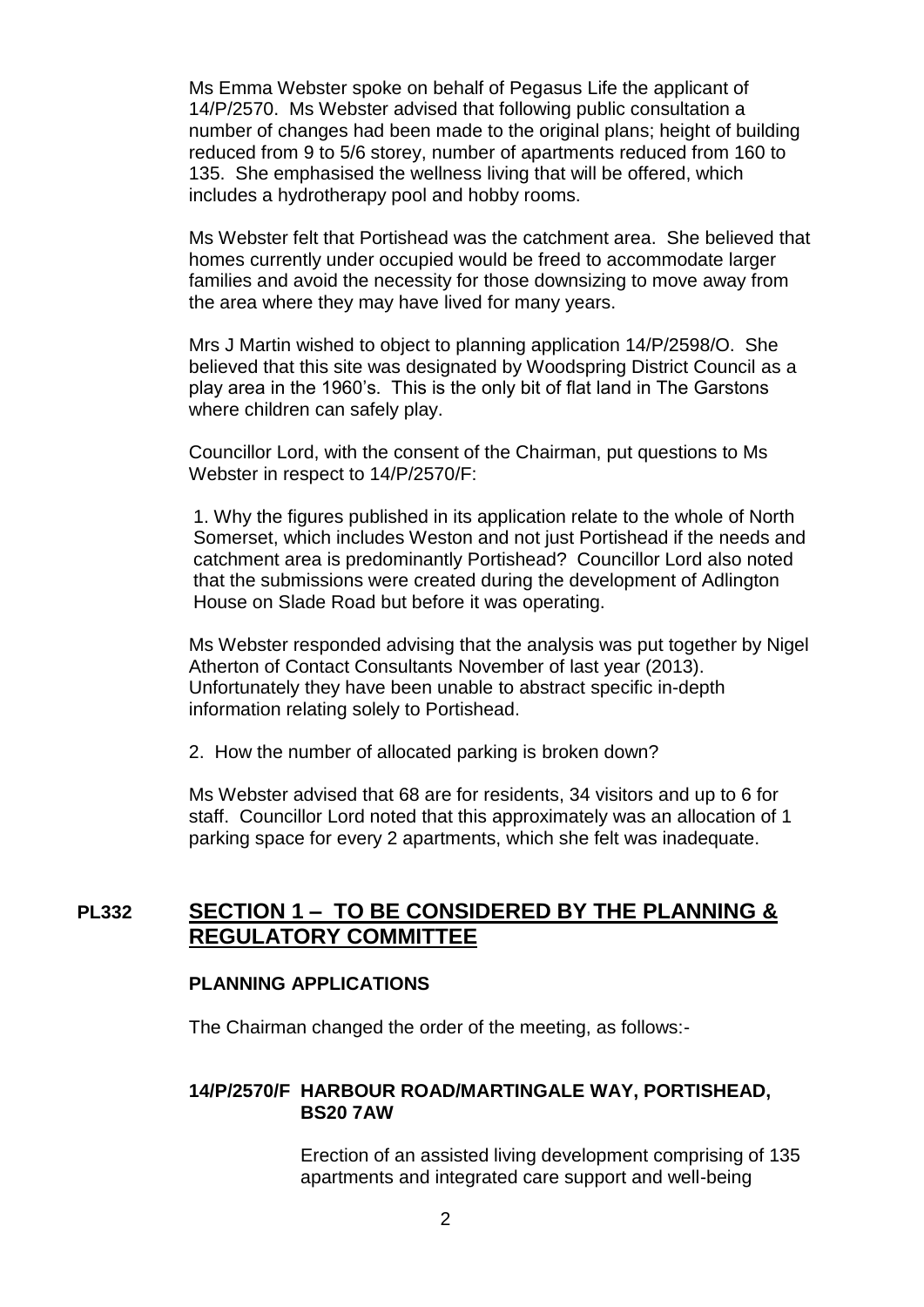facilities (Use Class C2) for the over 60's age group with associated landscaping and infrastructure

The meeting noted that there were two on line objections relating to parking, access, height of development and increased costs of social care in the locality.

Councillor Clark referred to the comprehensive Master Plan that was adopted for the Marina, which clearly shows that this area was earmarked for offices and not residential. He believed that it is vital for there to be a mix of business and residential premises in order to have a sustainable locality. In addition business premises car parking were earmarked for residential use 'out of business hours'. There is already a shortage of parking in the vicinity.

Councillor Lord believed that if this remains business use there will be no need for infrastructure (schools and healthcare). Councillor Koops concurred with Councillor Lord, she believed that health care in Portishead was already under a considerable strain. Councillor Koops added that she felt the building was still too high, would be overbearing and 68 parking spaces for 135 apartments is totally inadequate.

Councillor M Cruse felt it important to note that this area has been left undeveloped for several years and if offices don't materialise then it would result in an untidy site. He would prefer to see the site used for affordable homes for youngsters but notes that these too have a significant impact on the infrastructure.

The meeting then discussed both positive and negative experiences in terms of getting an appointment with your doctor in the town.

Councillor Lord proposed objecting to the application on the grounds of:-

- The site is allocated as employment land in the Master Plan to allow more local working giving a more balanced development. The land that was set aside for employment is small in comparison to the amount of housing.
- The land was also intended to provide out of hours parking for neighbouring commercial outlets.
- Social and medical facilities are already stretched and these units would put further pressure on them.
- 68 parking spaces is inadequate future residents will have a greater habit of driving than in the past.
- The figures provided relate to North Somerset as a whole and not Portishead, and ignore the Adlington/Gladman Homes scheme currently in construction/on the point of sale.
- If these residents come from within Portishead the houses they vacate will then be potentially occupied by families needing school places – the schools are already full.

Councillor Koops seconded the proposal.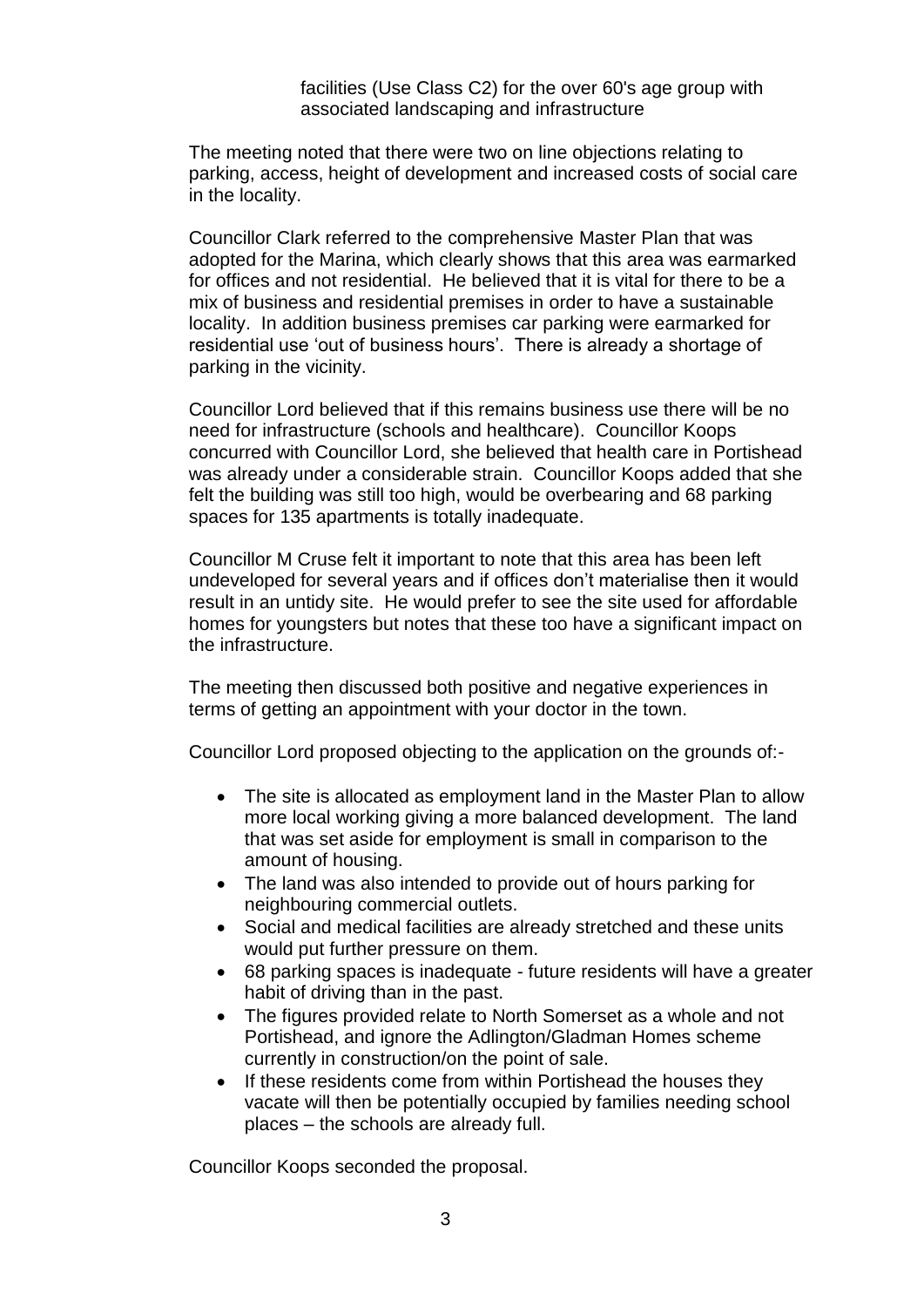## **RESOLVED that**

Object on the grounds of:-

- The site is allocated as employment land in the Master Plan to allow more local working giving a more balanced development. The land that was set aside for employment is small in comparison to the amount of housing.
- The land was also intended to provide out of hours parking for neighbouring commercial outlets.
- Social and medical facilities are already stretched and these units would put further pressure on them.
- 68 parking spaces is inadequate future residents will have a greater habit of driving than in the past.
- The figures provided relate to North Somerset as a whole and not Portishead, and ignore the Adlington/Gladman Homes scheme currently in construction/on the point of sale.
- If these residents come from within Portishead the houses they vacate will then be potentially occupied by families needing school places – the schools are already full.

#### **14/P/2598/O LAND TO THE SOUTH OF 6 THE GARSTONS, PORTISHEAD, BS20 6QU**

Outline application with all matters reserved for subsequent approval for the erection of a dwelling

The meeting noted that there were 5 on line objections and one email with objections made directly to the Town Council office from a local resident Mr Robinson. These relate to the loss in amenity land (children's play area) and a build that would be overbearing, be overlooked and allegedly contravene North Somerset Council's Core Strategy Plan. Mrs Martin provided the meeting with a copy of her Deed Plan for her property, which details the area as being a Play Area.

Councillor M Cruse understood that many developers historically referred to open space as play areas and that not all were adopted by local or District Councils. He regretted that the Assistant Clerk could not identify the area on North Somerset Councils mapping system as a designated Play Area.

Councillor Lord proposed objecting on the grounds that:-

- The intention was that this plot was open space/a play area when the estate was built. Copy of Deed of Plan (Appendix 1 is attached) for neighbouring property.
- Loss of privacy to neighbouring properties; the kitchen window is higher than the bedroom of a neighbouring property
- The established tree on the boundary is close to the wall of the house.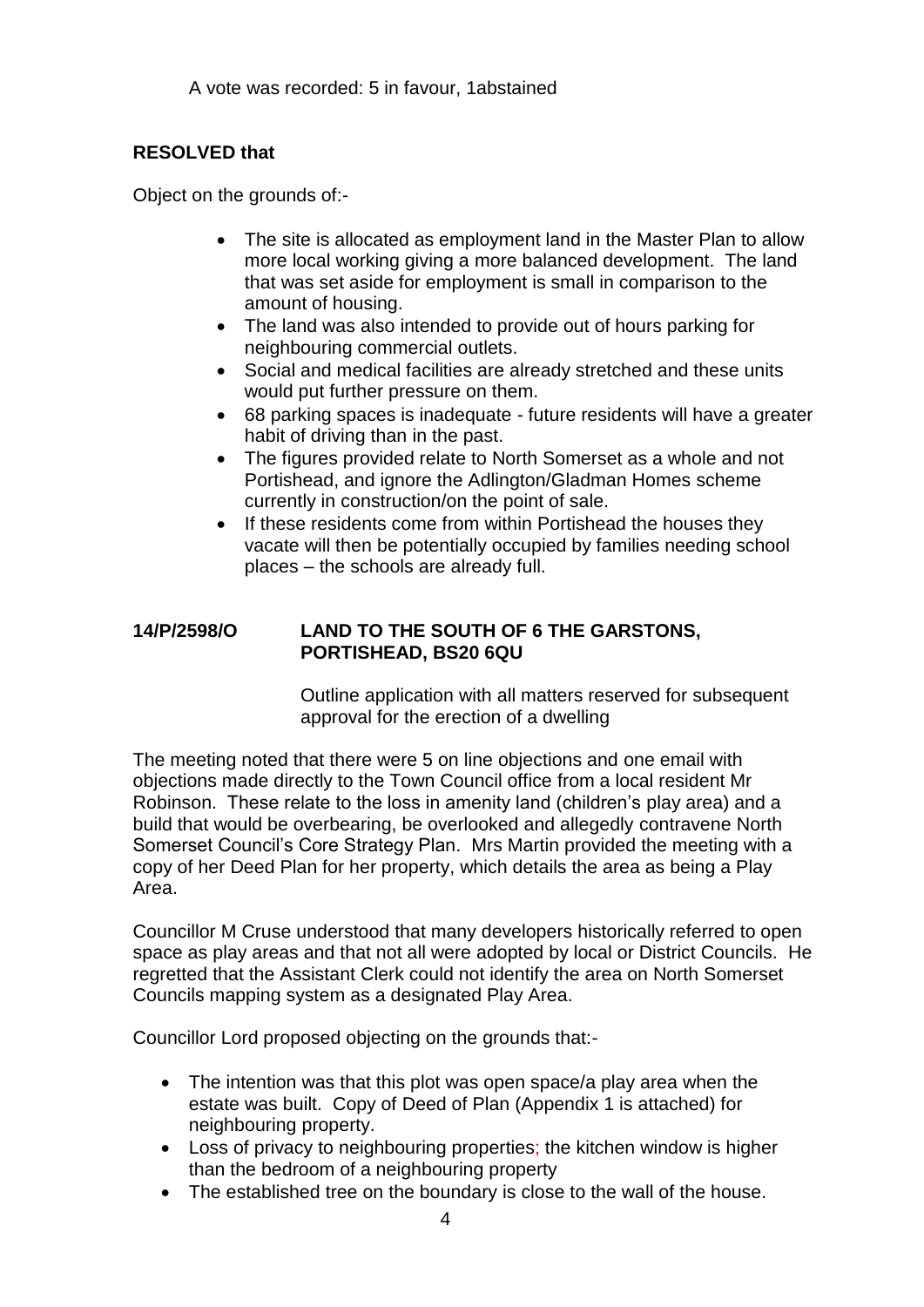Use of existing open space should have an Environmental Assessment undertaken before development is allowed.

Councillor Burden seconded the proposal.

A vote was recorded: all in favour.

#### **RESOLVED that**

Object on the grounds that:-

- The intention was that this plot was open space/a play area when the estate was built. Copy of Deed of Plan (Appendix 1 is attached) for neighbouring property.
- Loss of privacy to neighbouring properties, the kitchen window is higher than the bedroom of a neighbouring property
- The established tree on the boundary is close to the wall of the house.
- Use of existing open space should have an Environmental Assessment undertaken before development is allowed.

#### **14/P/2519/F PORTISHEAD QUAYS MARINA, NEWFOUNDLAND WAY, PORTISHEAD**

Extension of pontoons to west and north- east of existing system to increase berths from 249 to 373

The meeting noted the on line comments; 2 general observations, 1 support and 6 objections. The observations relate to the area defined on the application potentially being part of a license issued to the Yacht and Sailing Club in connection with the Parish Wharf agreement. Objections include knock on effect to parking, quantity of berths, inadequate parking, loss of swans and seabirds to the site, increased traffic in area and general overcrowding.

Councillor Clark remarked that the Dinghy Club use some of the area for their youngsters to train as do some vessels to turn around.

Councillors M Cruse, Burden and Clark discussed the allocation of parking when the Master Plan was put together.

The meeting discussed the extra pontoons effecting access of the slip and the open water that was intended for the Marina.

Councillor Koops proposed objecting on the grounds that:-

- Parking in this area is already extremely difficult 124 extra cars would put severe pressure on this and reduce spaces for residents and commercial units.
- The open water area was planned to be used for dinghy training, which happens occasionally. It is also regularly used for boats to turn, especially the larger vessels.
- The open water is needed for the swans and other bird life.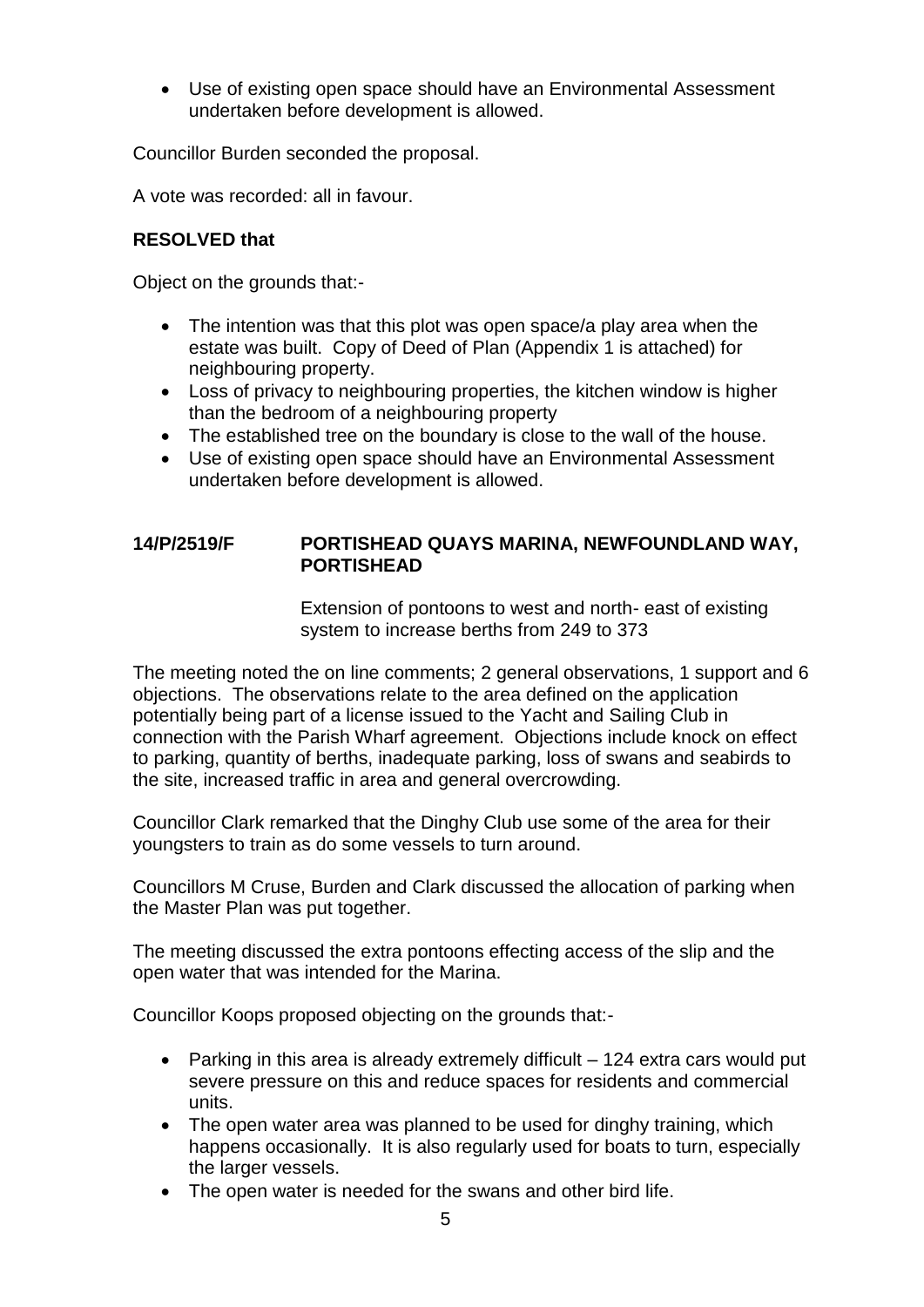Councillor Clark seconded the proposal.

A vote was recorded: all in favour.

#### **RESOLVED that**

Object on the grounds that:-

- Parking in this area is already extremely difficult 124 extra cars would put severe pressure on this and reduce spaces for residents and commercial units.
- The open water area was planned to be used for dinghy training, which happens occasionally. It is also regularly used for boats to turn, especially the larger vessels.
- The open water is needed for the swans and other bird life.

#### **14/P/2533/F 72 THE FINCHES, PORTISHEAD, BS20 7NE**

Loft conversion to include two rear dormers

The meeting noted that there were no on line comments and it did not appear to be overlooking nearby properties.

Councillor Koops proposed no objection subject to no valid objections from neighbours.

Councillor Burden seconded the proposal.

A vote was recorded: all in favour.

#### **RESOLVED that**

No objection subject to no valid objections from neighbours.

#### **14/P/2565/F 30 FROBISHER AVENUE, PORTISHEAD, BS20 6XB**

Construction of high level decking

The meeting noted the on line support from No. 32 Frobisher Avenue.

Councillor Koops proposed no objection subject to no valid objections from neighbours.

Councillor Lord seconded the proposal.

A vote was recorded: all in favour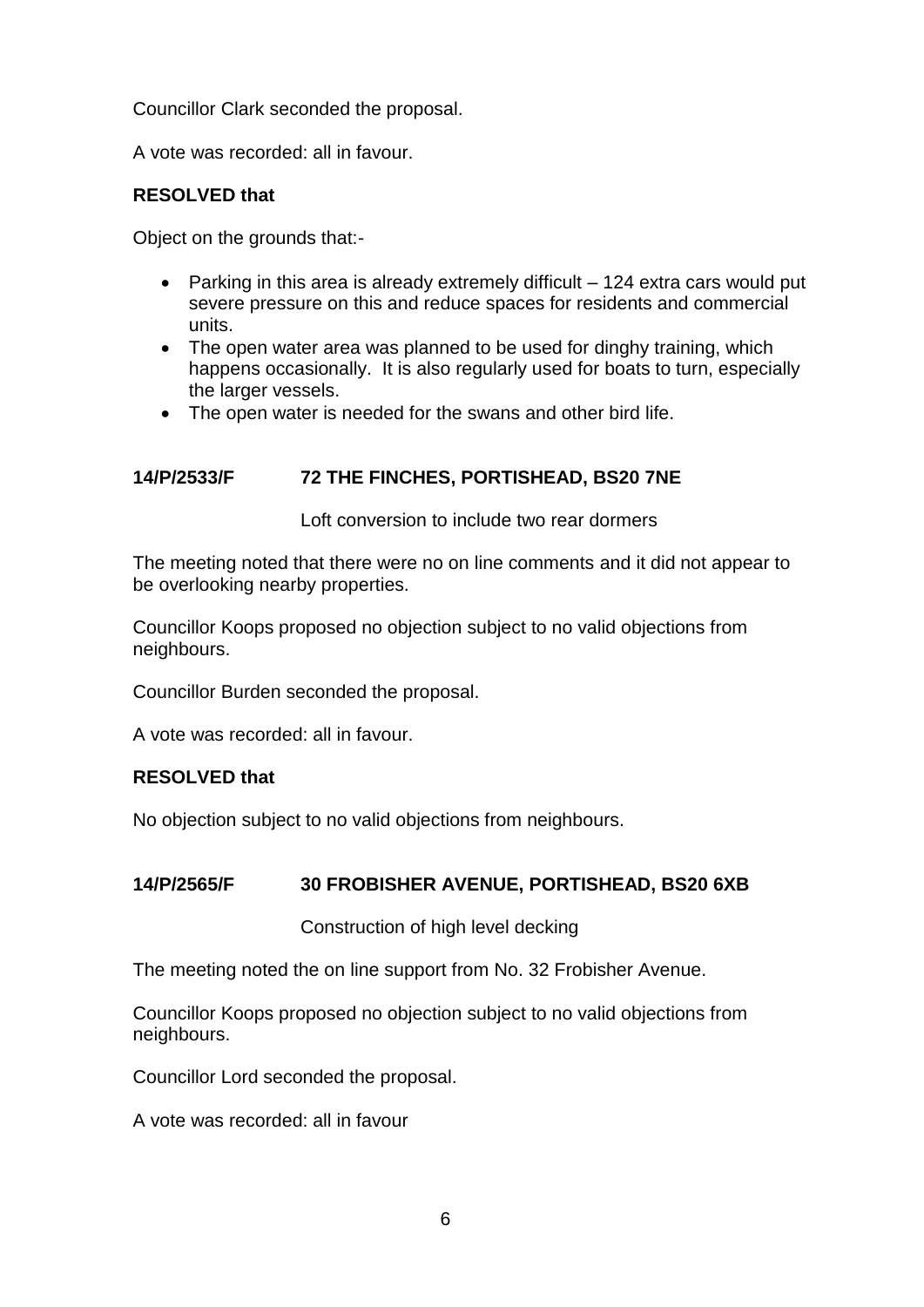#### **RESOLVED that**

No objection subject to no valid objections from neighbours.

#### **14/P/2586/F 7 BEECHWOOD ROAD, PORTISHEAD, BS20 8ER**

Erection of a three storey rear extension

The meeting noted the on line objection from No. 9 Beechwood – the window facing North on the proposed side elevation will result in a loss of privacy. The proposed and existing elevation plans were viewed.

Councillor Burden proposed no objection in principle but notes the comment made by a neighbour - No. 9 Beechwood – that they would like obscure glass fitted to the window facing North to avoid a loss in privacy.

Councillor Lord seconded the proposal.

A vote was recorded: all in favour

#### **RESOLVED that**

No objection in principle but notes the comment made by a neighbour - No. 9 Beechwood – that they would like obscure glass fitted to the window facing North to avoid a loss in privacy.

#### **14/P/2665/F 8 BLENHEIM WAY, PORTISHEAD, BS20 6YY**

Erection of an annexe following demolition of garage

The meeting noted that there were no on line comments. On viewing the plans it did appeared that the building was totally separate to the existing dwelling but the plot was large.

Councillor Burden proposed no objection subject to a condition being imposed to restrict the sale of the property as a separate unit.

Councillor Huffadine-Cooper seconded the proposal.

A vote was recorded: all in favour

#### **RESOLVED that**

No objection subject to a condition being imposed to restrict the sale of the property as a separate unit.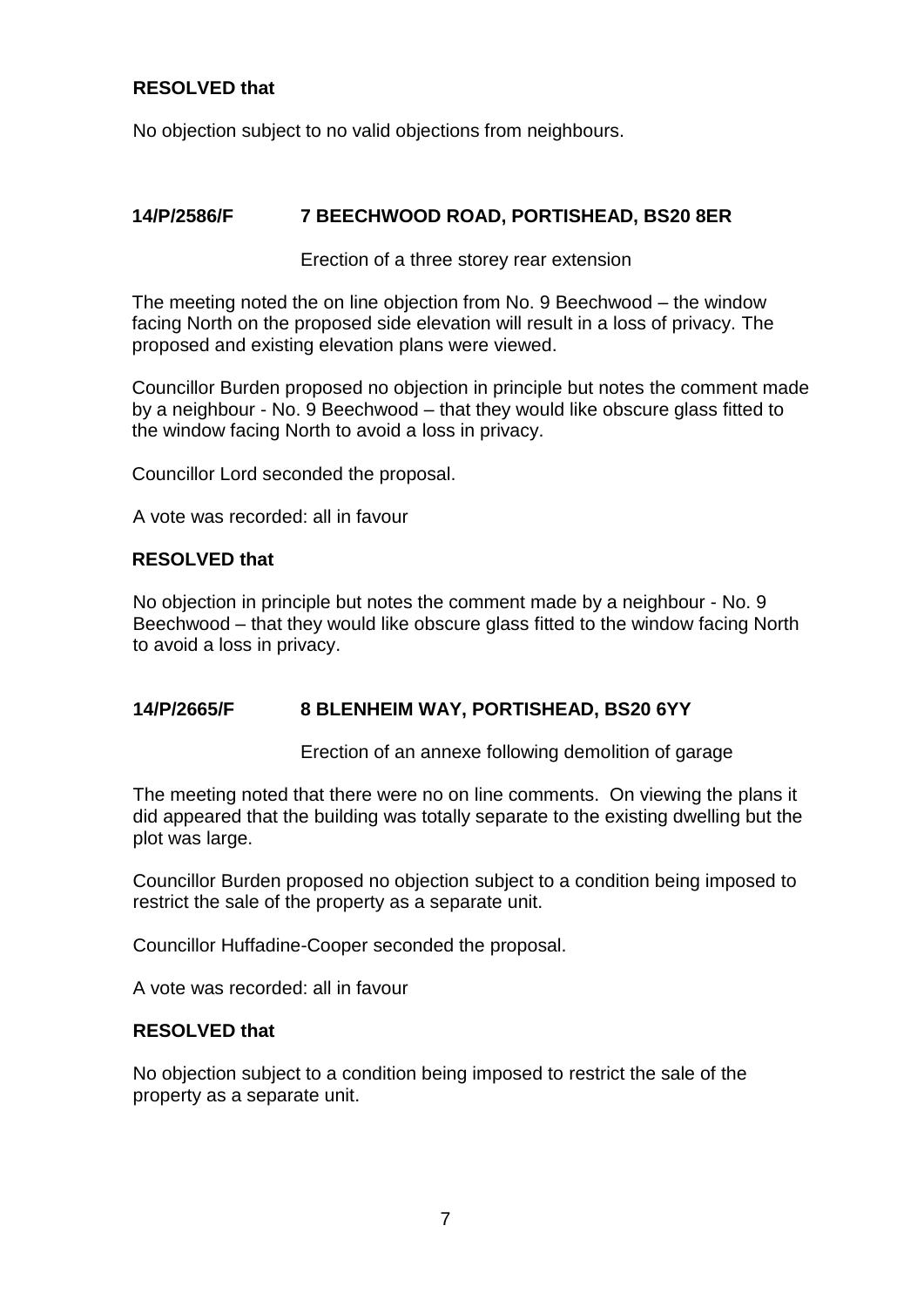#### **14/P/2711/F 34 BEECHWOOD ROAD, PORTISHEAD, BS20 8EP**

Erection of entrance gates, gate posts and extend hard standing area. Front elevation erection of porch with steps, extend balcony with new balustrades and pergola over, replace door/window with folding doors and install 4no roof lights. Side elevation replace hipped roof with gable with additional window to first floor. Rear elevation erection of a single storey extension with balcony over with balustrade and privacy screens, extend dormer, replace first floor windows with windows/doors and raised decking. Re-clad house and re-roof with slate/slate effect tiles.

The meeting noted that there were no on line objections.

Councillor Koops proposed no objection.

Councillor Burden seconded the proposal.

A vote was recorded: all in favour

#### **RESOLVED that**

No objection

# **PL333 SECTION 2 PLANNING MATTERS (RECOMMENDATIONS TO TOWN COUNCIL)**

## **OTHER PLANNING MATTERS**

## **A. DISABLED ADVISORY PARKING BAY REQUEST**

As there were no applications received no recommendations were made.

#### **B. ARTICLE 4 DIRECTION**

The meeting were aware that a North Somerset Council Officer had met with the Town Clerk to discuss placing Article 4 Direction on some specific business premises around the town.

Councillor Burden proposed that the matter be deferred until full Town Council on 21<sup>st</sup> January and that the Town Clerk be asked to provide a detailed report to the Town Council.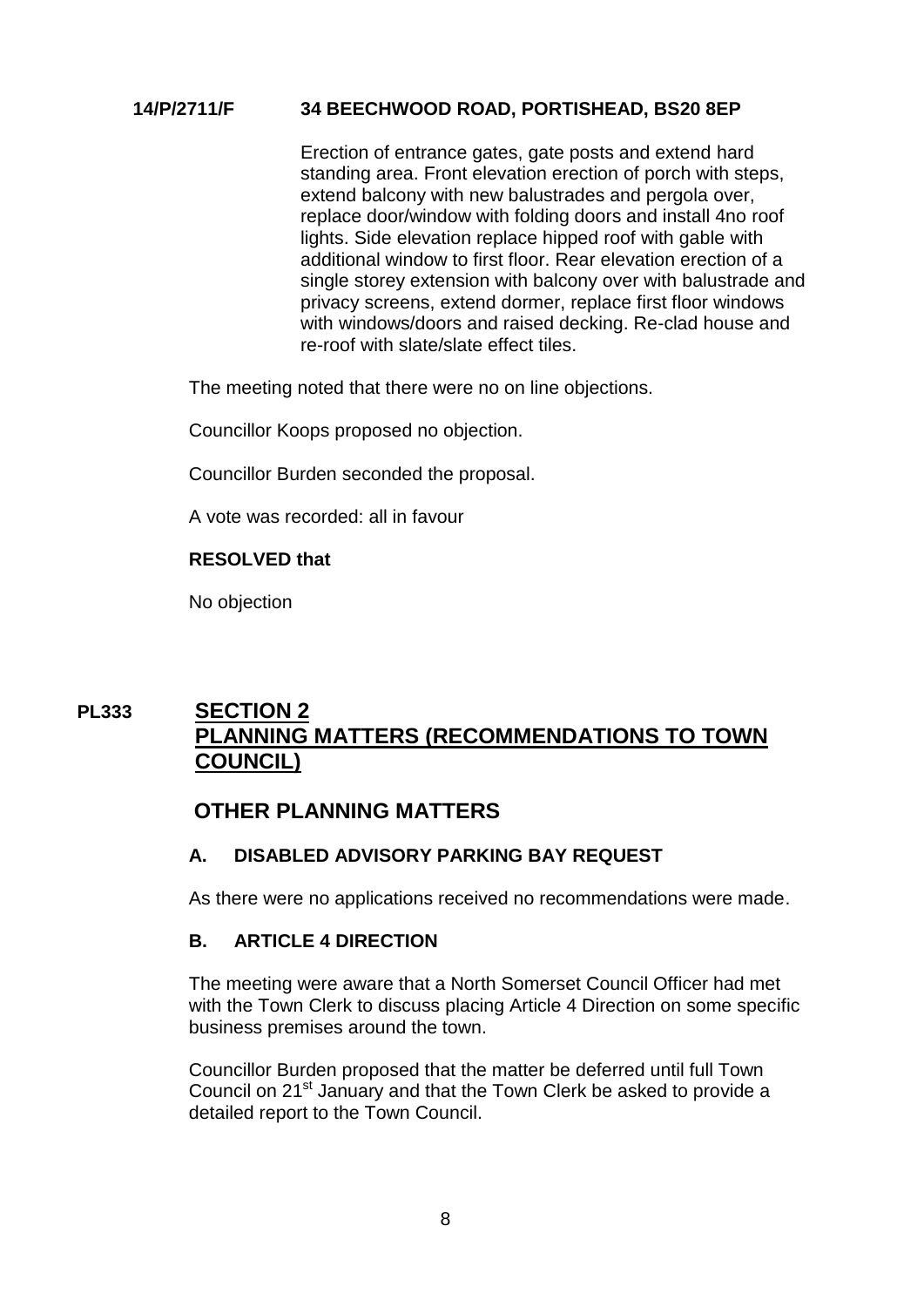Councillor M Cruse seconded the proposal.

## **RECOMMENDATION**

That the matter be deferred until full Town Council on 21<sup>st</sup> January and that the Town Clerk be asked to provide a detailed report to the Town Council.

#### **C. NEIGHBOURHOOD DEVELOPMENT PLAN FOR WINSCOMBE AND SANDFORD PARISH**

The meeting discussed the option to make a comment in respect to the Neighbourhood Development Plan for Winscombe and Sandford Parish.

Councillor Burden proposed making no comment.

## **RECOMMENDATION**

That Portishead Town Council makes no comment.

## **D. STATEMENT OF COMMUNITY INVOLVEMENT (SCI) – NORTH SOMERSET COUNCIL**

The meeting noted the consultation but did not wish to make any comment.

Councillor Burden proposed that Portishead Town Council notes the consultation.

## **RECOMMENDATION**

Portishead Town Council notes the consultation.

#### **E. APPLICATION BY NATIONAL GRID FOR AN ORDER GRANTING DEVELOPMENT CONSENT FOR THE HINKLEY POINT C CONNECTION PROJECT**

The meeting noted that the Town Council had received an invitation to a preliminary meeting to discuss the examination procedure on Monday 19<sup>th</sup> January 2015 from 10.30am at the Winter Gardens, Weston-super-Mare.

## **RECOMMENDATION**

Portishead Town Council notes the invitation.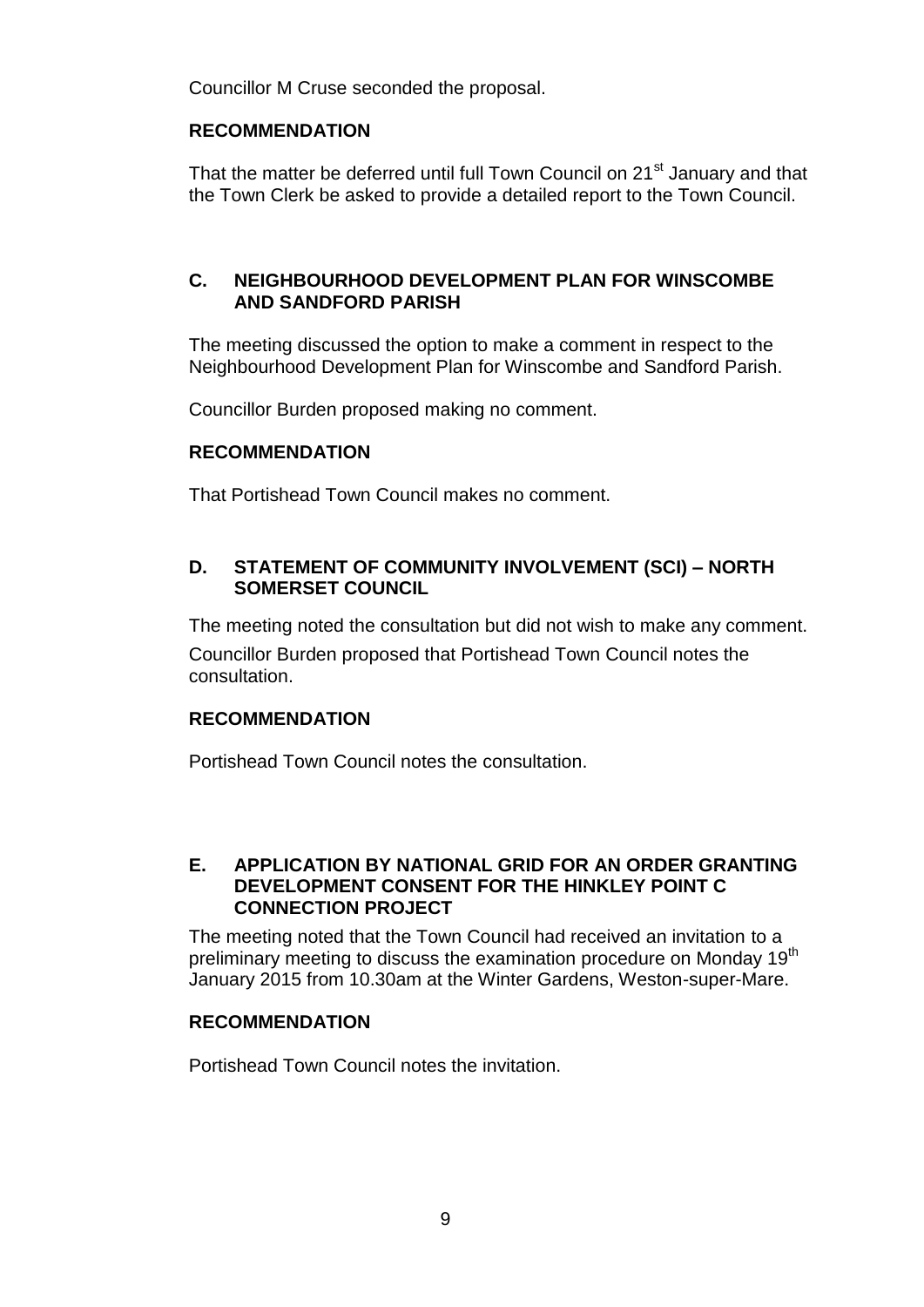## **PL334 SECTION 3 – DELEGATED CHAIRMAN DECISIONS**

Delegated decisions made by the Planning & Regulatory Chairman on the attached tables under delegated powers were noted;

## **PLANNING APPLICATIONS AS REPORTED BY THE PLANNING & REGULATORY CHAIRMAN**

Report attached for information

## **TREE APPLICATIONS AS REPORTED BY THE PLANNING & REGULATORY CHAIRMAN**

Report attached for information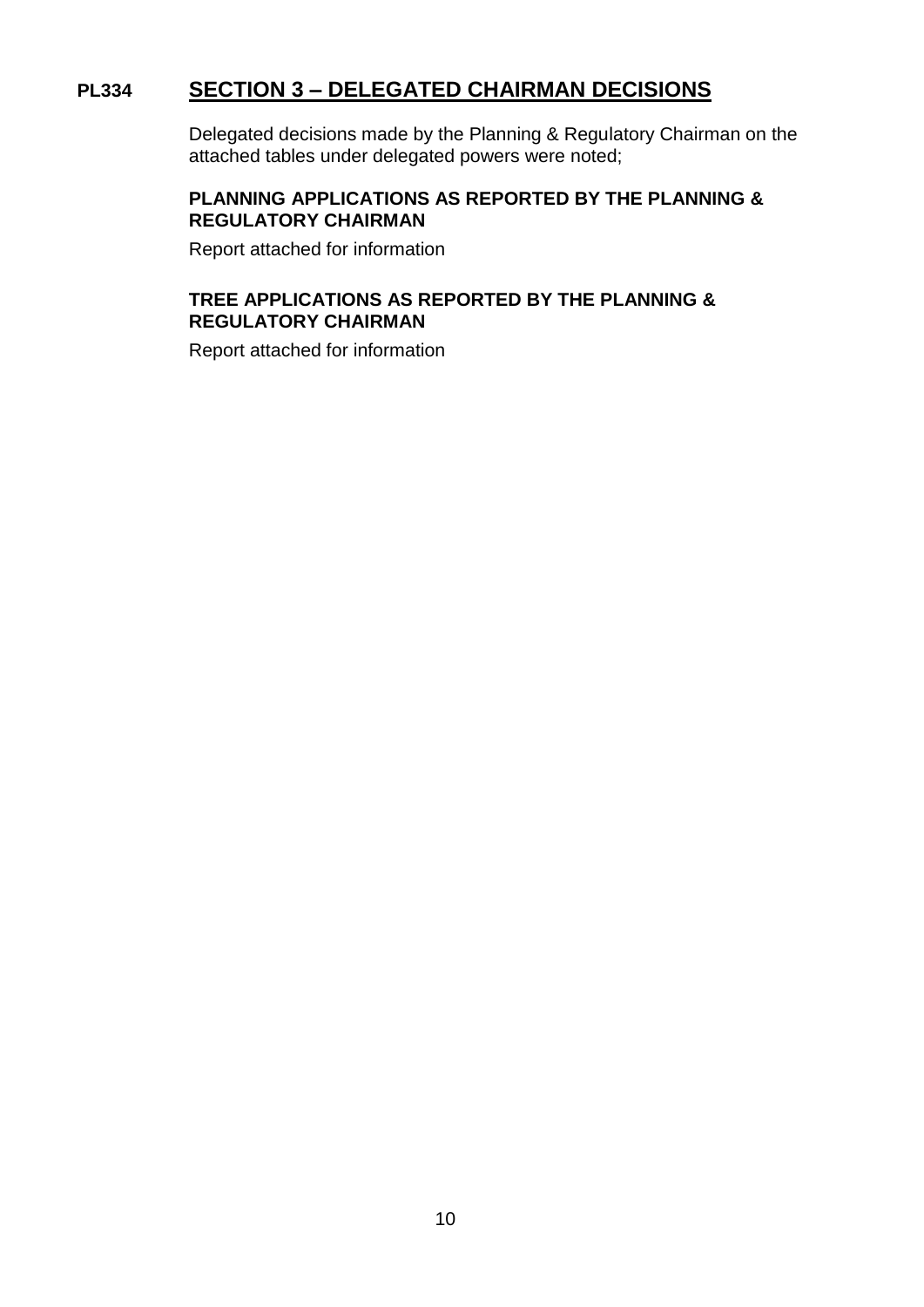# **SECTION 3 – DELEGATED CHAIRMAN DECISIONS - FOR INFORMATION**

# **PLANNING APPLICATIONS AS REPORTED BY THE PLANNING & REGULATORY CHAIRMAN**

| <b>APPLICATION</b><br>NO. | <b>LOCATION</b>                                                              | <b>PROPOSAL</b>                                                                                                                                                                                | <b>RECOMMENDATION</b>                                                                                                                            |
|---------------------------|------------------------------------------------------------------------------|------------------------------------------------------------------------------------------------------------------------------------------------------------------------------------------------|--------------------------------------------------------------------------------------------------------------------------------------------------|
| 14/P/2531/F               | The Retreat, Friary<br>Road, Portishead, BS20<br>6LW                         | Erection of a first floor extension<br>over existing single storey<br>extension; a new enclosed front<br>porch and creation of a side and<br>rear balcony over existing flat<br>roofs          | No objection - subject to no valid objection from<br>neighbours                                                                                  |
| 14/P/2537/F               | 121 Nightingale Rise,<br>Portishead, Bristol,<br><b>BS20 8LX</b>             | First floor side extension over<br>existing garage and ground floor<br>rear extension                                                                                                          | No objection - subject to no valid objection from<br>neighbours                                                                                  |
| 14/P/2548/NMA             | 10 Ashdown Road,<br>Portishead, BS20 8DP                                     | Non material amendment<br>14/P/0472/F (Erection of a two<br>storey front extension) to amend<br>approved elevation drawings to<br>show the obscured window to the<br>WC on the front elevation | No objection – subject to no valid objection from<br>neighbours                                                                                  |
| 14/P/2567/F               | 17 Halletts Way,<br>Portishead, BS20 6BT                                     | Erection of a single storey rear<br>extension and a new front bay<br>window                                                                                                                    | No objection - subject to no valid objection from<br>neighbours                                                                                  |
| 14/P/2643/F               | 67 West Hill,<br>Portishead, BS20 6LG                                        | Erection of two storey rear, single<br>storey side and front extensions<br>following demolition of part of<br>existing extensions                                                              | No objection – subject to no valid objection from<br>neighbours                                                                                  |
| 14/P/2246/RG3             | <b>Trinity Anglican</b><br><b>Methodist Primary</b><br>School, Marjoram Way, | Relocation of a MUGA as the<br>new demountable nursery<br>classroom to be placed on the                                                                                                        | No objections in principle, but PTC would object<br>to relocation of MUGA from the school and<br>Village Quarter area. Given that, siting should |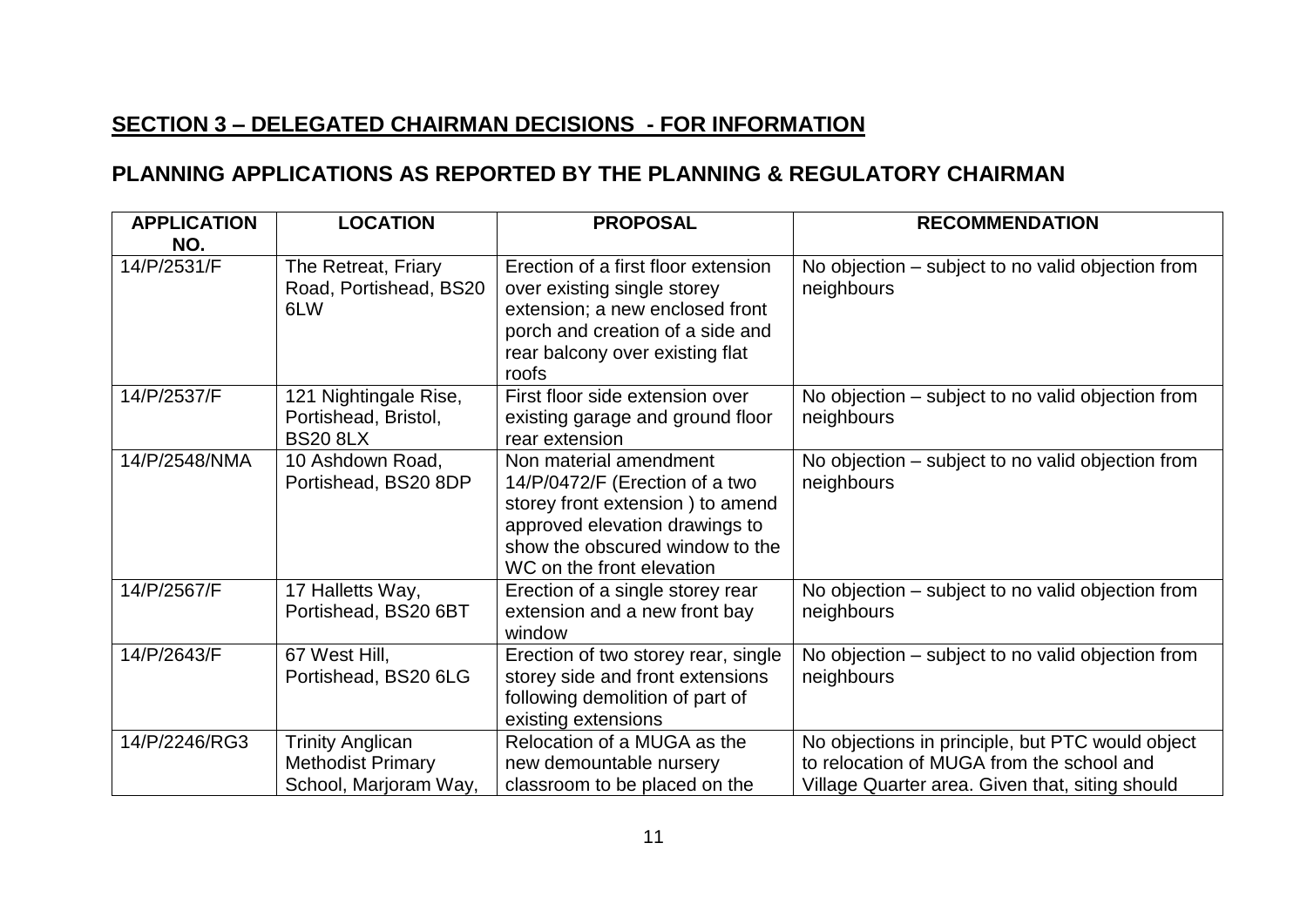|               | Portishead                                                         | existing MUGA area                                                                                                                                                                                                                                      | however protect the nursery children from being<br>overlooked from both the public area/footpath and<br>balls coming into their playground and causing<br>problems. Consideration should also be given<br>that additional nuisance should not be caused to<br>local residents by this amended relocation |
|---------------|--------------------------------------------------------------------|---------------------------------------------------------------------------------------------------------------------------------------------------------------------------------------------------------------------------------------------------------|----------------------------------------------------------------------------------------------------------------------------------------------------------------------------------------------------------------------------------------------------------------------------------------------------------|
| 14/P/2672/NMA | <b>Parish Wharf Leisure</b><br>Centre, Harbour Road,<br>Portishead | Non-material amendment to<br>planning permission 14/P/1793/F<br>(alteration to facades including<br>installation of 9no windows and<br>2no doors and an enclosure for<br>air conditioning unit) to change a<br>proposed double door to a single<br>door | No objection – subject to there being no changes<br>to the air conditioning unit approved under app<br>14/P/1793/F                                                                                                                                                                                       |
| 14/P/2674/F   | 121 Brampton Way,<br>Portishead                                    | Erection of a two storey side<br>extension following demolition of<br>existing fire damaged double<br>garage                                                                                                                                            | No objection – subject to no valid objection from<br>neighbours                                                                                                                                                                                                                                          |
| 14/P/2686/F   | 15 Victoria Square,<br>Portishead                                  | Erection of a 2 storey rear<br>extension and detached garage<br>following demolition of existing<br>garage and single storey rear<br>extension                                                                                                          | No objection – subject to no valid objection from<br>neighbours                                                                                                                                                                                                                                          |

# **TREE APPLICATIONS AS REPORTED BY THE PLANNING & REGULATORY CHAIRMAN**

| <b>APPLICATION</b><br>NO. | <b>LOCATION</b>                                | <b>PROPOSAL</b>           | <b>RECOMMENDATION</b>                                                                           |
|---------------------------|------------------------------------------------|---------------------------|-------------------------------------------------------------------------------------------------|
| 14/P/2528/TPO             | Fedden Village, Nore<br>Road, Portishead, BS20 | T1 - Sycamore tree (fell) | Object – it would appear that the major trunk of<br>the tree has not sustained damage; reducing |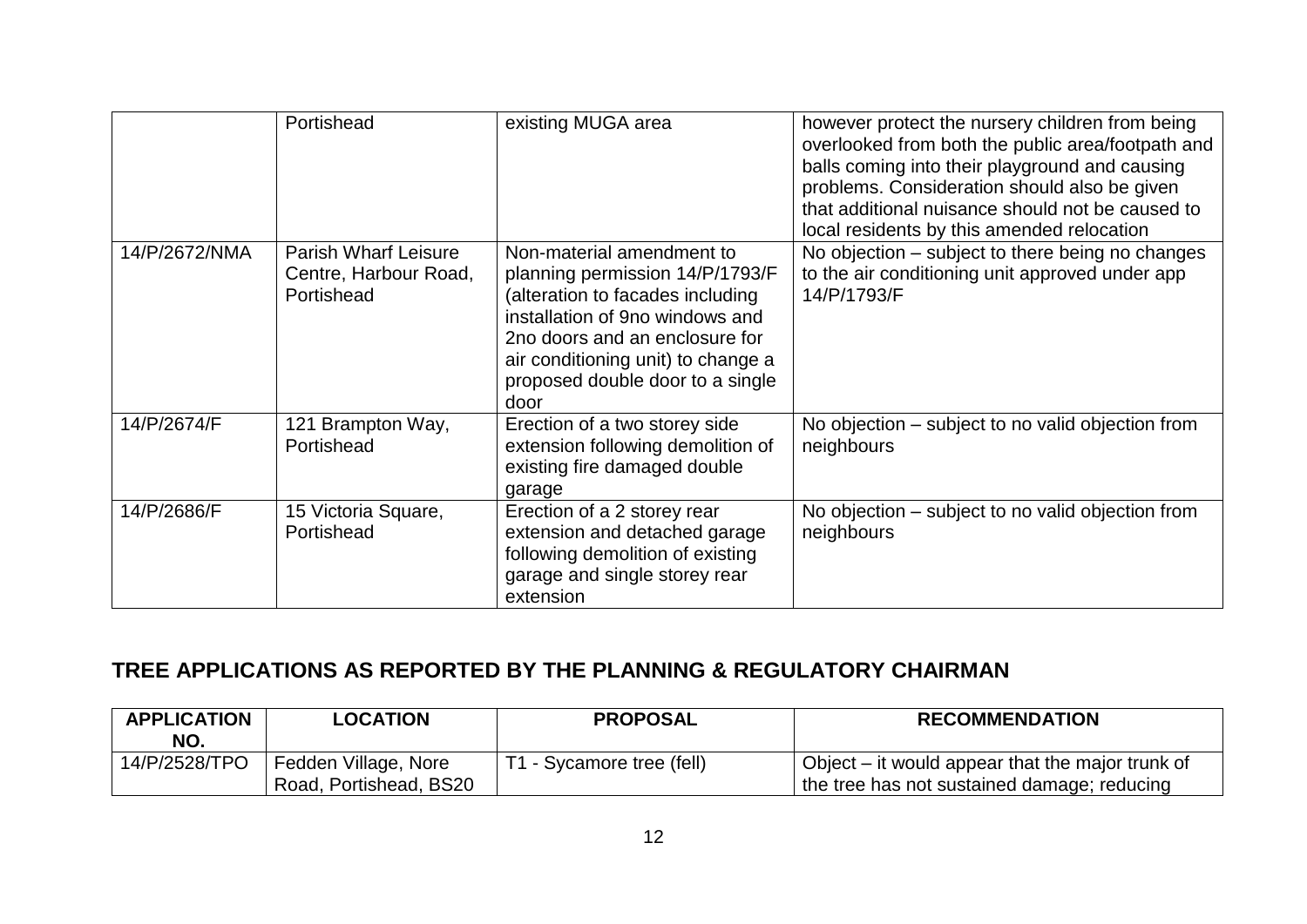|               | 7HN                                              |                                                                                                      | damaged limbs may be more appropriate.                                                                                                                                                                              |
|---------------|--------------------------------------------------|------------------------------------------------------------------------------------------------------|---------------------------------------------------------------------------------------------------------------------------------------------------------------------------------------------------------------------|
| 14/P/2559/TPO | 20C Devonshire Drive,<br>Portishead, BS20<br>8EF | x Beech tree - reduce crown by<br>up to 2 metres to old points. 1 x<br>Holly tree - fell.            | Object – to the felling of the Holly tree, which<br>appears healthy.                                                                                                                                                |
| 14/P/2572/TPO | 4 Merlin Park,<br>Portishead, BS20<br>8RN        | Lime tree - raise crown over<br>footpath to 2.5 metres and raise<br>crown over drive way to 5 metres | Object – this may distort the shape of the tree. In<br>our opinion the crown should be raised by 2.5/3<br>metres all round, which should be sufficient to<br>allow for parking and not too damaging to the<br>tree. |

# **PL335 OTHER PLANNING MATTERS - FOR INFORMATION**

#### **1. NOTIFICATIONS/ACKNOWLEDGEMENTS FROM NORTH SOMERSET COUNCIL**

The meeting noted the following:-

## **A. CONSENT GRANTED**

| <b>APPICATION NO.</b> | <b>LOCATION</b>                                             | <b>PROPOSAL</b>                                                                                                                                                                                         |
|-----------------------|-------------------------------------------------------------|---------------------------------------------------------------------------------------------------------------------------------------------------------------------------------------------------------|
| 14/P/1468/F           | Ocean, 43 High Street,<br>Portishead                        | Erection of a single storey front and side extension and single<br>storey rear extension following demolition of existing front,<br>side single storey extensions and rear single storey<br>extensions. |
| 14/P/1812/F           | Avon & Somerset<br>Constabulary, Valley Road,<br>Portishead | Installation of two internal bio-mass boilers with ancillary<br>external storage silos and 12 metre chimney flues.                                                                                      |
| 14/P/2124/F           | 5 Bailey Court, Portishead,                                 | Erection of a single storey side extension to connect main<br>dwelling to garage.                                                                                                                       |
| 14/P/2149/HHPA        | 4 Tarragon Place,                                           | Prior approval request for the erection of a single storey rear                                                                                                                                         |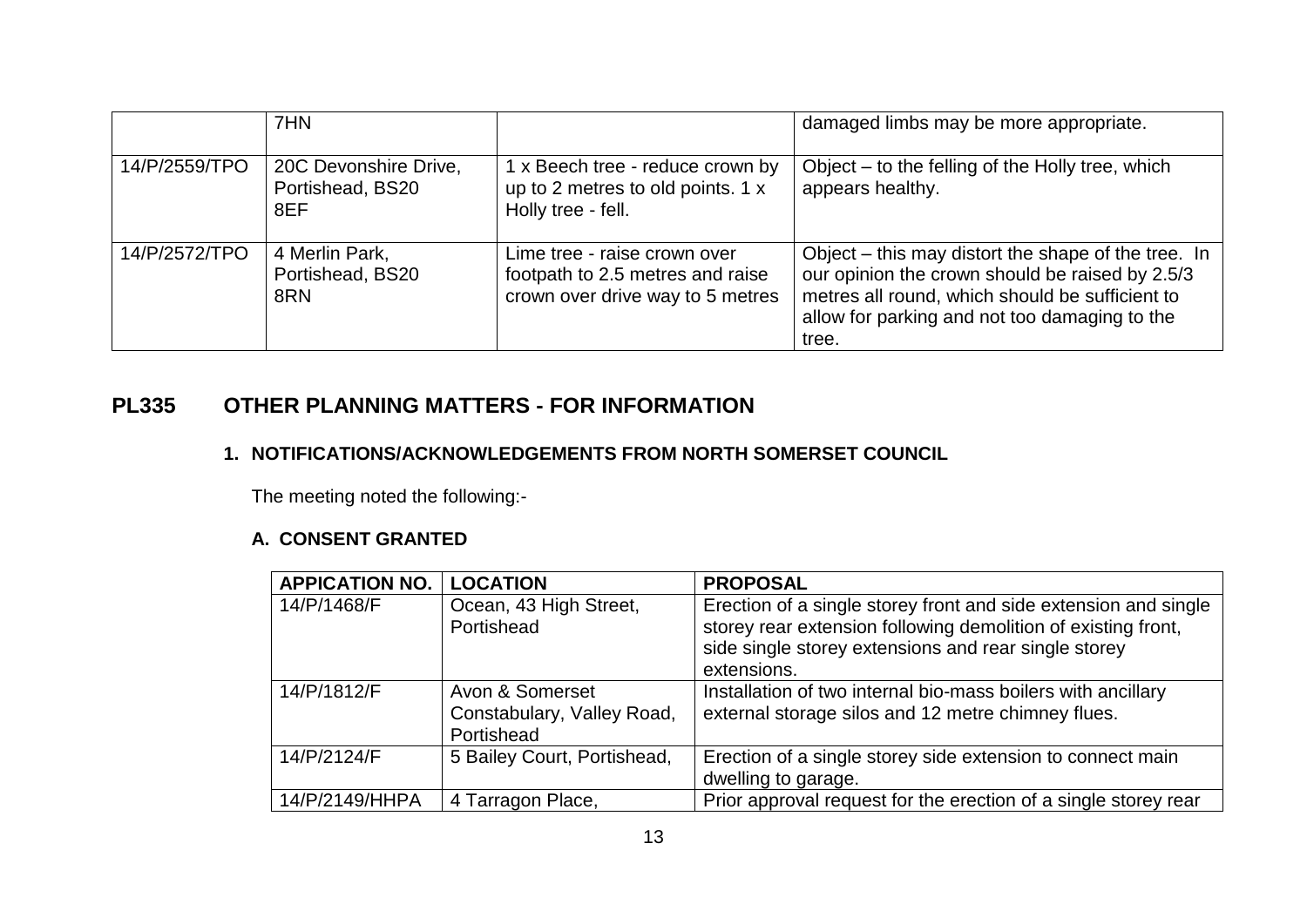|               | Portishead                      | extension that would 1) extend beyond the rear wall of the        |
|---------------|---------------------------------|-------------------------------------------------------------------|
|               |                                 | original house by 4.7 metres; 2) have a maximum height of         |
|               |                                 | 3.4 metres and 3) have eaves that are 2.6 metres high.            |
| 14/P/2176/F   | 4 Ellison Mews, Conference      | Retrospective application for the erection of a conservatory.     |
|               | Avenue, Portishead              |                                                                   |
| 14/P/2184/F   | Land to rear of 89 Hillside     | Side terrace/patio with privacy walls.                            |
|               | Road, Portishead,               |                                                                   |
| 14/P/2185/F   | 311 Nore Road, Portishead       | Proposed single storey extensions to front with balcony over,     |
|               |                                 | a single storey side extension and a double storey rear           |
|               |                                 | extension.                                                        |
| 14/P/2186/F   | Mead Farm Cottages,             | Erection of a side extension to ground and first floor flats.     |
|               | Clevedon Road, Portishead       |                                                                   |
| 14/P/2196/F   | <b>Stationhouse Nursery,</b>    | Erection of first floor extension above existing building plus a  |
|               | <b>Station Road, Portishead</b> | two storey extension to east elevation for storage and first      |
|               |                                 | floor lobby with external stairs leading up and infill below      |
|               |                                 | stairs.                                                           |
| 14/P/2201/F   | 12 St Marys Park Road,          | Retrospective application to tier rear garden.                    |
|               | Portishead                      |                                                                   |
| 14/P/2203/ADV | Sainsbury's Supermarket,        | Display of 1 non-illuminated totem sign 2.1m high, 2              |
|               | land adjoining Brewers          | internally-illuminated totem signs 5m high, 34 post mounted       |
|               | Fayre Travel Inn, Gordano       | car-park signs and 2 wall-mounted signs.                          |
|               | Gate, Serbert Way,              |                                                                   |
|               | Portishead                      |                                                                   |
| 14/P/2260/F & | 23 and 25 Woodhill Road,        | Renovation of coach house including demolition of party wall      |
| 14/P/2261/LB  | Portishead                      | between nos. 23 and 25 and reconstruction of garage doors         |
|               |                                 | to both properties.                                               |
| 14/P/2272/F   | 11 Wagtail Crescent,            | Retrospective application to retain ground floor rear extension   |
|               | Portishead                      | and dormer loft conversion.                                       |
| 14/P/2295/F   | 1 Raleigh Rise, Portishead      | Erection of a two storey side extension with extension to first   |
|               |                                 | floor balcony.                                                    |
| 14/P/2308/F   | 100 Hillside Road,              | Erection of an extension to the front, side and rear with a first |
|               | Portishead                      | floor balcony to the front and side                               |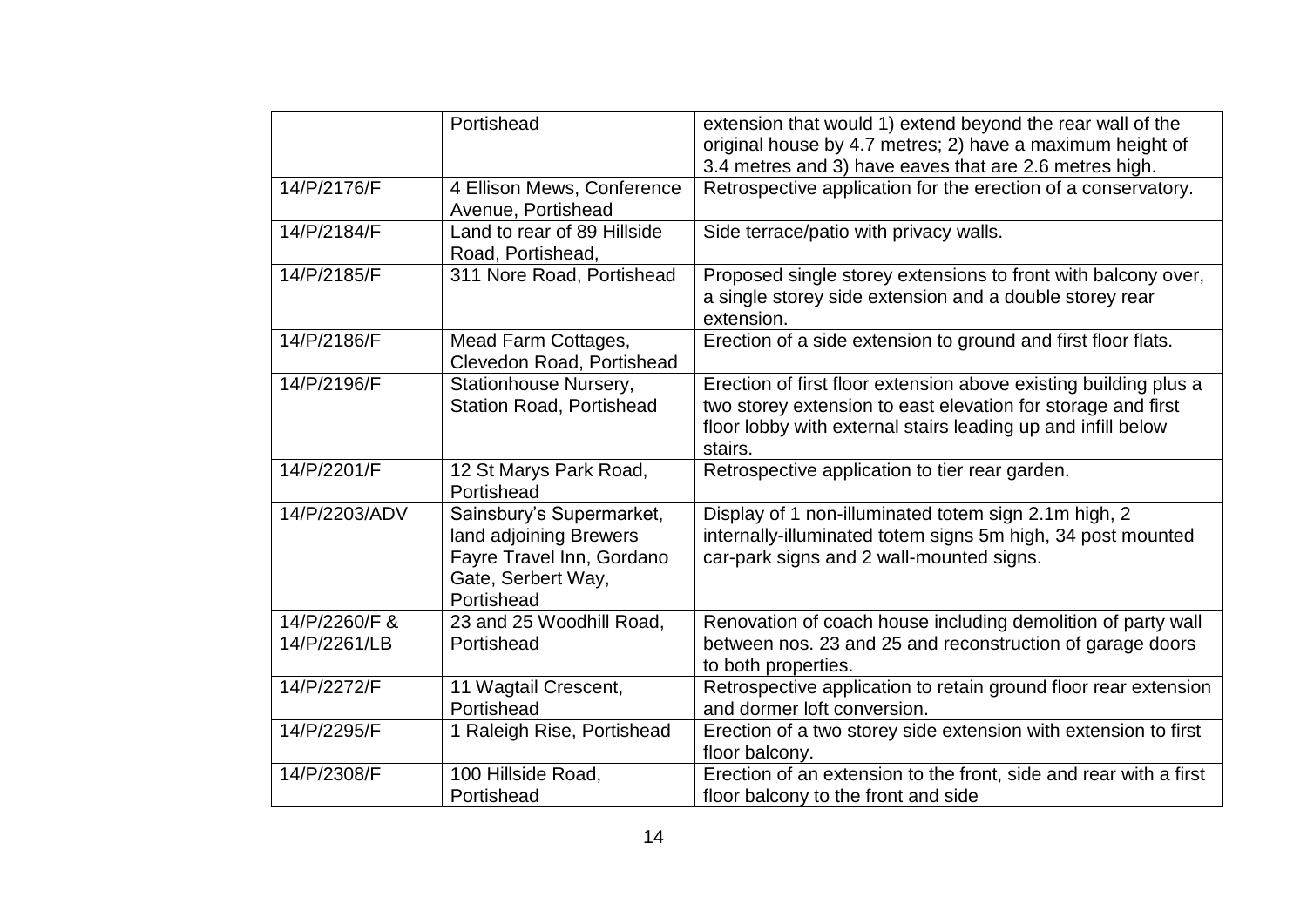| 14/P/2315/WT  | Craigmore, Woodland Road,      | T1 – Beech Pollard to just above old pollard points at approx.     |
|---------------|--------------------------------|--------------------------------------------------------------------|
|               | Portishead                     | 5 metres. T2 - Lawson Cypress - fell. T3 - Oak pollard back        |
|               |                                | to old points at approx. 6-7 metres.                               |
| 14/P/2356/ADV | Sainsbury's Supermarket,       | Display of 2 no. internally illuminated canopy fascia signs; 1     |
|               | Gordano Gate, Serbert          | no internally illuminated kiosk fascia sign; 1 no. non-            |
|               | Way, Portishead                | illuminated brand wall sign; 2 no. non-illuminated 'fill up either |
|               |                                | side' signs and 8 no. non-illuminated pump flags.                  |
| 14/P/2374/TPO | Land adjacent to Bretworth,    | T1 – Horse Chestnut – reduce in height by up to 5m.                |
|               | Woodland Road,                 |                                                                    |
|               | Portishead,                    |                                                                    |
| 14/P/2388/F   | 283 Down Road, Portishead      | Erection of a double garage.                                       |
| 14/P/2266/F   | 39 Brampton Way,               | Erect a two storey rear extension, fill in existing front open     |
|               | Portishead                     | porch to form new integral porch and render external walls of      |
|               |                                | property.                                                          |
| 14/P/2322/F   | 59 Heron Gardens,              | Erection of a two storey side extension as annexe.                 |
|               | Portishead                     |                                                                    |
| 14/P/2482/WT  | 75 Woodhill Road,              | 1 x Sycamore tree - fell.                                          |
|               | Portishead,                    |                                                                    |
| 14/P/2391/TPO | 16 Nore Park Drive,            | T8 Pine - Crown reduction by up to two metres                      |
|               | Portishead                     |                                                                    |
| 13/P/0562/F4  | Combe House, Combe             | Application to extend time limit for planning permission           |
|               | Road, Portishead               | 10/P/0392/F4 for the erection of a 3 storey building to provide    |
|               |                                | 6 no. residential flats following demolition of existing building  |
| 14/P/2397/F   | 27 Malin Parade, Portishead    | Erection of single storey side extension to provide                |
|               |                                | accommodation for disabled relative                                |
| 14/P/2455/TPO | The Grange Cottage, 182        | 1 x Hornbeam – Fell and replant                                    |
|               | <b>High Street, Portishead</b> |                                                                    |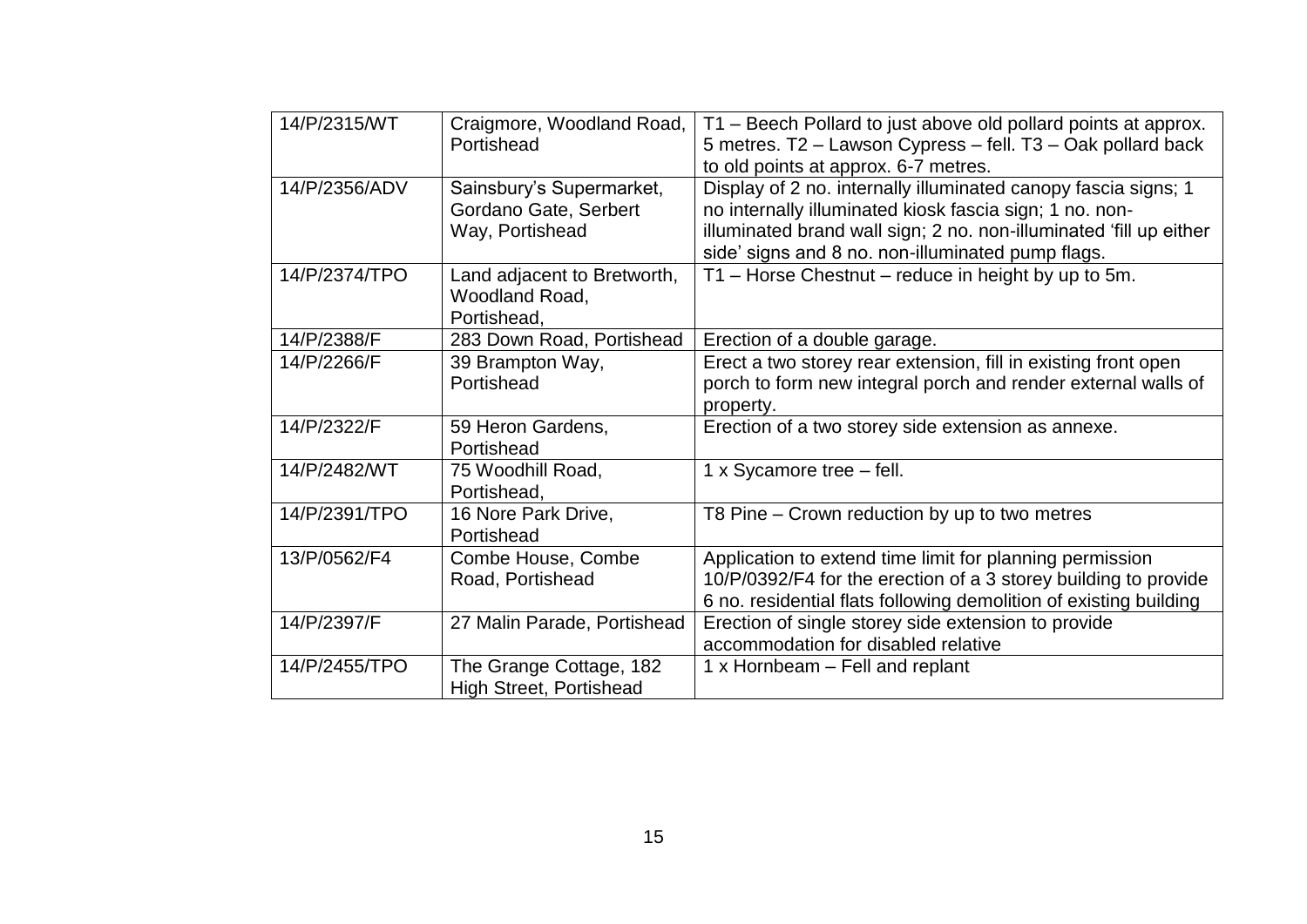#### **B. CONSENT REFUSED**

| <b>APPICATION NO.</b> | <b>LOCATION</b>                              | <b>PROPOSAL</b>                                                                                                                                                                                                                  |
|-----------------------|----------------------------------------------|----------------------------------------------------------------------------------------------------------------------------------------------------------------------------------------------------------------------------------|
| 14/P/2151/F           | 10 Ashdown Road,<br>Portishead               | Application to vary condition 1 attached to planning<br>permission 14/P/1233/F (erection of a conservatory<br>(retrospective)) to remove the need to obscurely glaze two<br>window panels to the north east (rear) elevation     |
| 14/P/2161/LUP         | 23 Woodhill Avenue,<br>Portishead            | Erection of a single storey rear extension.                                                                                                                                                                                      |
| 14/P/2204/F           | 9 Cedarhurst Road,<br>Portishead             | Erection of a single storey basement extension and a side<br>extension, increase ridge height and change roof to mono<br>pitch.                                                                                                  |
| 14/P/2421/F           | 22 St Peters Road,<br>Portishead             | Erection of a 1.8m close boarded fence.                                                                                                                                                                                          |
| 14/P/2389/TPO         | 72 Norewood Lodge<br>Nursing Home, Nore Road | G5 Mixed group shrubs and trees - crown lift the trees to 5m<br>over the driveway and clear round lighting by 1m. $T4 - T$<br>Sycamore: Crown lift approx. 4m above base of tree. T6 -<br>Oak remove deadwood. T7 - Poplar: fell |
| 14/P/2301/ADV         | 113 Avon Way, Portishead                     | Display of 1no internally illuminated wall mounted light box<br>sign                                                                                                                                                             |

## **C. APPLICATION WITHDRAWN**

| APPICATION NO. | <b>LOCATION</b>     | PROPOSAL                                                                                                                  |
|----------------|---------------------|---------------------------------------------------------------------------------------------------------------------------|
| 14/P/2205/F    | 38 Charlcombe Rise, | $\overline{\phantom{\alpha}}$ Proposed loft conversion including raising roof and providing $\overline{\phantom{\alpha}}$ |
|                | Portishead          | a balcony.                                                                                                                |

## **D. ENFORCEMENT CASES**

Updated list (dated 02.12.14) and letter dated 04.12.14 in respect to new case 2014/0545.